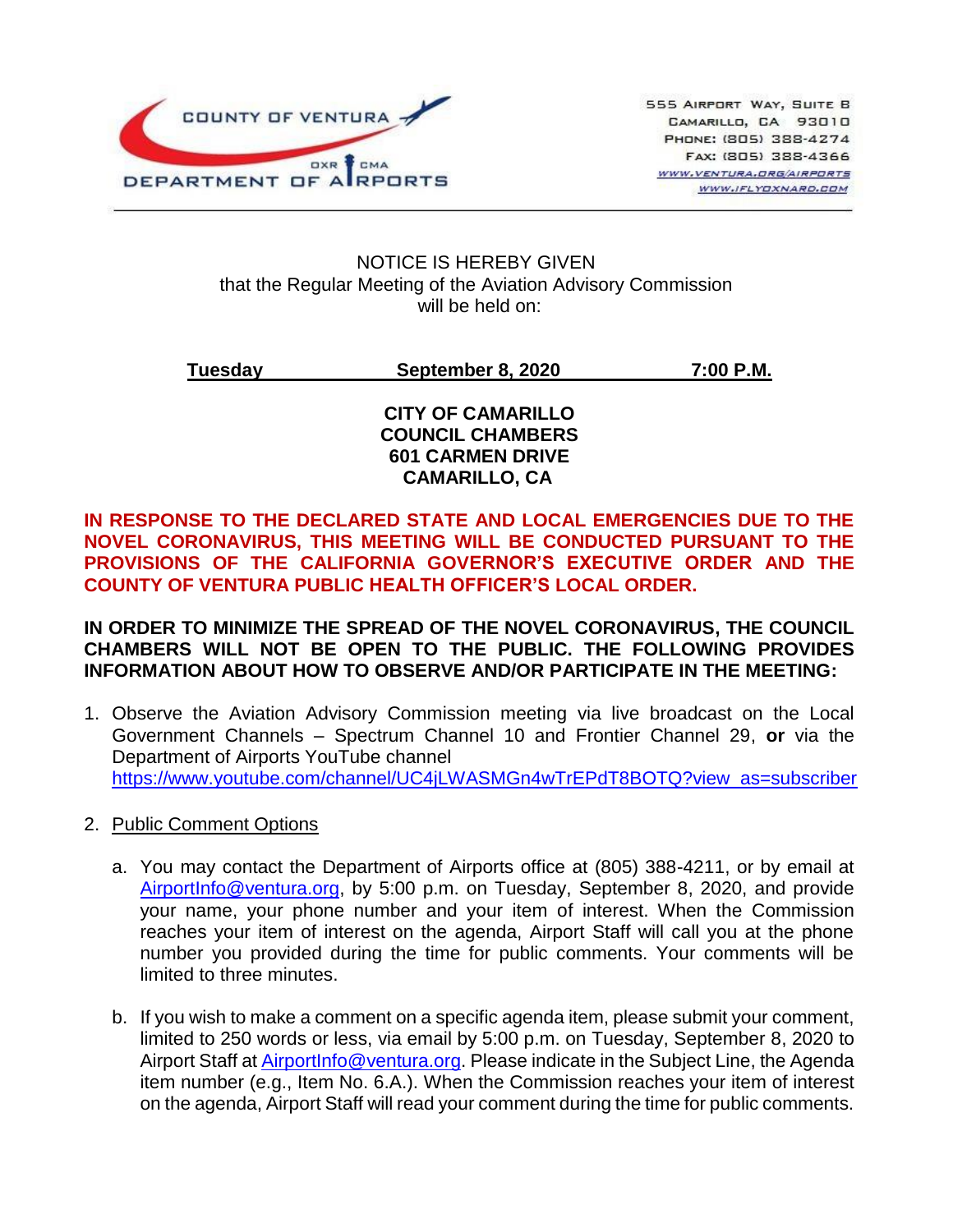c. If you are watching the live broadcast of the meeting and would like to make either a general public comment (Item 4) for airport related items not on the agenda or to comment on a specific agenda item as it is being heard, please submit your comment, limited to 250 words or less, via email to Airport Staff at [AirportInfo@ventura.org.](mailto:AirportInfo@ventura.org) Please indicate in the Subject Line, the Agenda item number (e.g., Item No. 6.A.). Every effort will be made to read your comment during the time for public comments when the Commission reaches your item of interest on the agenda.

## **AGENDA**

- **1. CALL to ORDER and PLEDGE of ALLEGIANCE**
- **2. ROLL CALL**
- **3. APPROVAL of MINUTES – July 6, 2020**
- **4. PUBLIC COMMENT PERIOD**
- **5. NEW BUSINESS**
- **A. Subject: Receive and File a Summary of the Tenant Workshop Held on August 25, 2020 for the Oxnard Airport Runway 7-25, Taxiway Connectors, and Parallel Taxiway Pavement Reconstruction Project.**

#### **Recommendation:**

Staff requests that your Commission/Authority receive and file a summary of the tenant workshop held on August 25, 2020 for the Oxnard Airport Runway 7-25, Taxiway Connectors, and Parallel Taxiway Pavement Reconstruction Project.

# **B. Subject: Approval of, and Authorization for the Director of Airports or his Designee to Execute, the Fifth Amendment to Lease with Fresh Concepts, LLC to Expand the Leased Premises.**

#### **Recommendation:**

Staff requests that your Commission/Authority recommend that the Board of Supervisors:

Approve, and authorize the Director of Airports or his designee to execute, the Fifth Amendment to Lease with Fresh Concepts, LLC (Fresh Concepts) for additional area to be added to the leased premises.

### **6. UNFINISHED BUSINESS**

**A. Subject: Review Proposed Amended Bylaws of the Ventura County Aviation Advisory Commission and Recommend Adoption by Board of Supervisors.**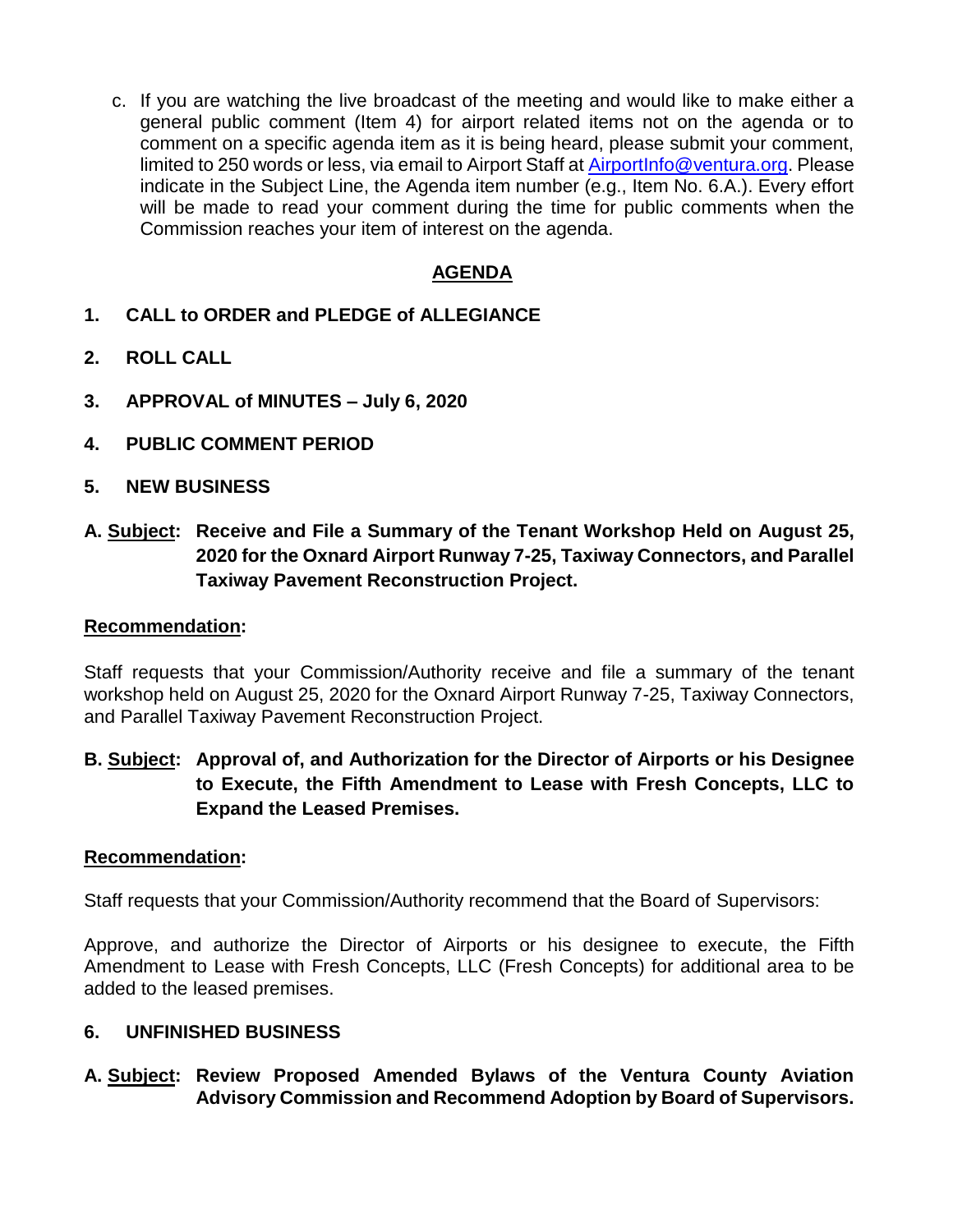## **Recommendation:**

Staff requests that your Commission review proposed Amended Bylaws of the Ventura County Aviation Advisory Commission and recommend to the Board of Supervisors that it adopt by Resolution the proposed Amended Bylaws.

## **7. DIRECTOR'S REPORT**

## **8. REPORTS**

Monthly Activity Report – June, July 2020 Monthly Noise Complaints – June, July 2020 Consultant Reports – June, July 2020 Airport Tenant Project Status – August 2020 Project Status – August 2020 Rotation Schedule Meeting Calendar

### **9. CORRESPONDENCE**

Letter dated June 25, 2020 from Dave Nafie to Charlotte Jones, Federal Aviation Administration Western-Pacific Region re: OXR Airport Operating Certificate – Class III; Annual Tabletop Exercise; Request for Extension

Letter dated June 25, 2020 from Erin Powers to Mike Barrow, Toro Enterprises, Inc. re: Camarillo Airport – NE Hangar Development, Phase 1 Construction Project; FAA AIP No.: 3- 06-0339-036-2017; Spec. No. DOA 17-01; Proj. No. CMA-195; Utilization of Unlisted Subcontractor; D & D Laser Screed

Letter dated June 29, 2020 from Madeline Herrle to Jackie Rose, Ventura County Animal Services re: Memorandum of Understanding – Camarillo Airport Business Park

Letter dated July 1, 2020 from Madeline Herrle to Mario Pena, Dba N & N Transport re: Parking Lot Lease – Camarillo Airport Business Park

Letter dated July 8, 2020 from Madeline Herrle to Mark Sullivan, The Law Office of Mark F. Sullivan re: Public Records Request dated June 16, 2020

Letter dated July 31, 2020 from John Feldhans to Airport Response Partner re: Annual Oxnard Airport Table Top Exercise

Letter dated August 12, 2020 from Kip Turner to Lucila Arango re: Arango Letter of Intent / Oxnard Airport

Notice re: Oxnard Airport Runway 7-25, Taxiway Connectors, and Parallel Taxiway Reconstruction Project Tenant Workshop

### **10. MISCELLANEOUS**